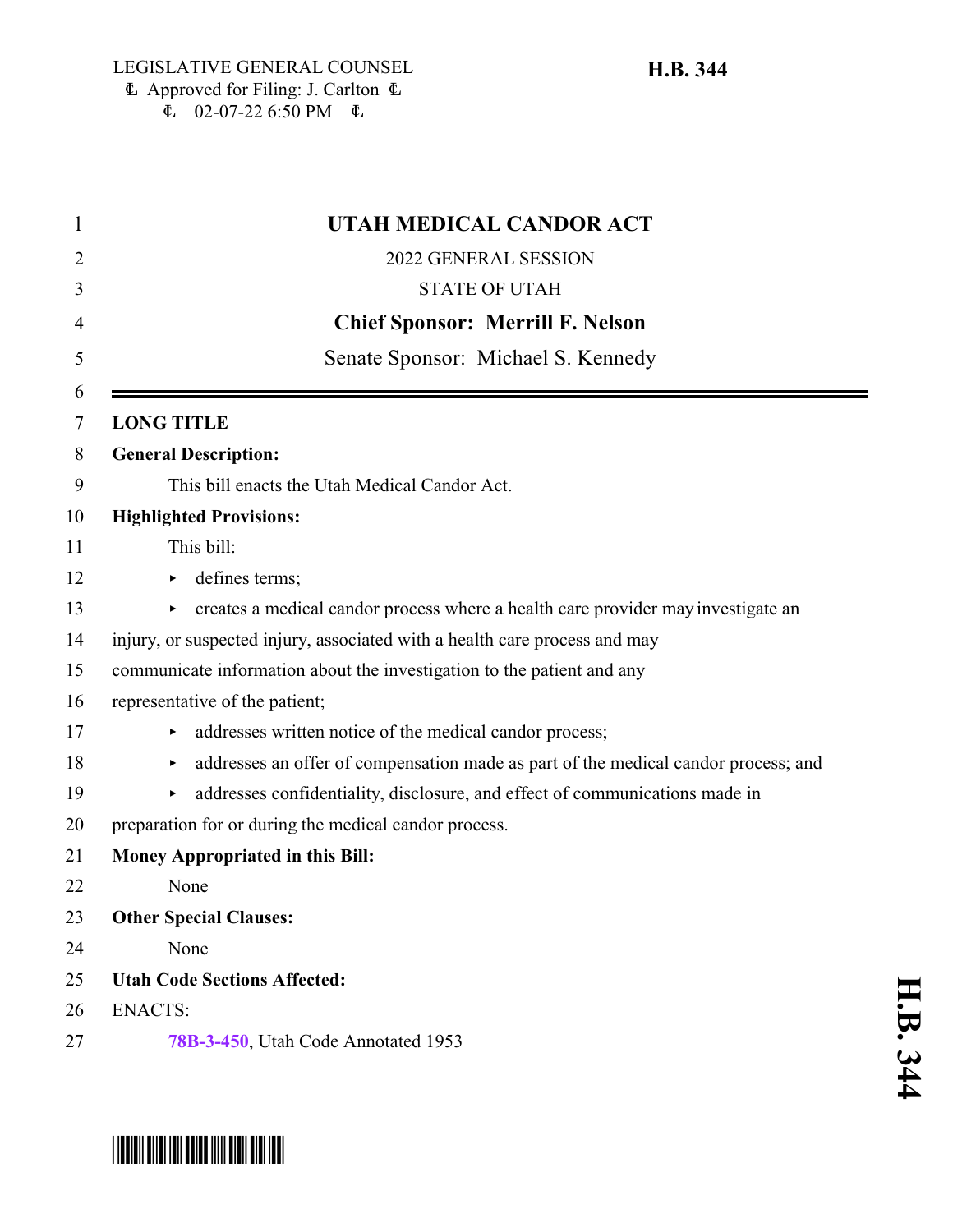<span id="page-1-0"></span>

| 28 | 78B-3-451, Utah Code Annotated 1953                                                        |
|----|--------------------------------------------------------------------------------------------|
| 29 | 78B-3-452, Utah Code Annotated 1953                                                        |
| 30 | 78B-3-453, Utah Code Annotated 1953                                                        |
| 31 | 78B-3-454, Utah Code Annotated 1953                                                        |
| 32 |                                                                                            |
| 33 | Be it enacted by the Legislature of the state of Utah:                                     |
| 34 | Section 1. Section 78B-3-450 is enacted to read:                                           |
| 35 | Part 4a. Utah Medical Candor Act                                                           |
| 36 | 78B-3-450. Definitions.                                                                    |
| 37 | As used in this chapter:                                                                   |
| 38 | (1) "Adverse event" means an injury or suspected injury that is associated with a health   |
| 39 | care process rather than an underlying condition of a patient or a disease.                |
| 40 | "Affected party" means:<br>(2)                                                             |
| 41 | (a) a patient; and                                                                         |
| 42 | (b) any representative of a patient.                                                       |
| 43 | "Communication" means any written or oral communication made in preparation of<br>(3)      |
| 44 | or during the medical candor process.                                                      |
| 45 | (4) "Governmental entity" means the same as that term is defined in Section                |
| 46 | $63G-7-102$ .                                                                              |
| 47 | "Health care" means the same as that term is defined in Section 78B-3-403.<br>(5)          |
| 48 | (6) "Health care provider" means the same as that term is defined in Section               |
| 49 | 78B-3-403.                                                                                 |
| 50 | (7) "Malpractice action against a health provider" means the same as that term is          |
| 51 | defined in Section 78B-3-403.                                                              |
| 52 | (8) "Medical candor process" means the process described in Section 78B-3-451.             |
| 53 | "Patient" means the same as that term is defined in Section 78B-3-403.<br>(9)              |
| 54 | "Public employee" means the same as the term "employee" as defined in Section<br>(10)      |
| 55 | $63G-7-102$ .                                                                              |
| 56 | $(11)$ (a) Except as provided in Subsection $(11)$ (c), "representative" means the same as |
| 57 | that term is defined in Section 78B-3-403.                                                 |
| 58 | (b) "Representative" includes:                                                             |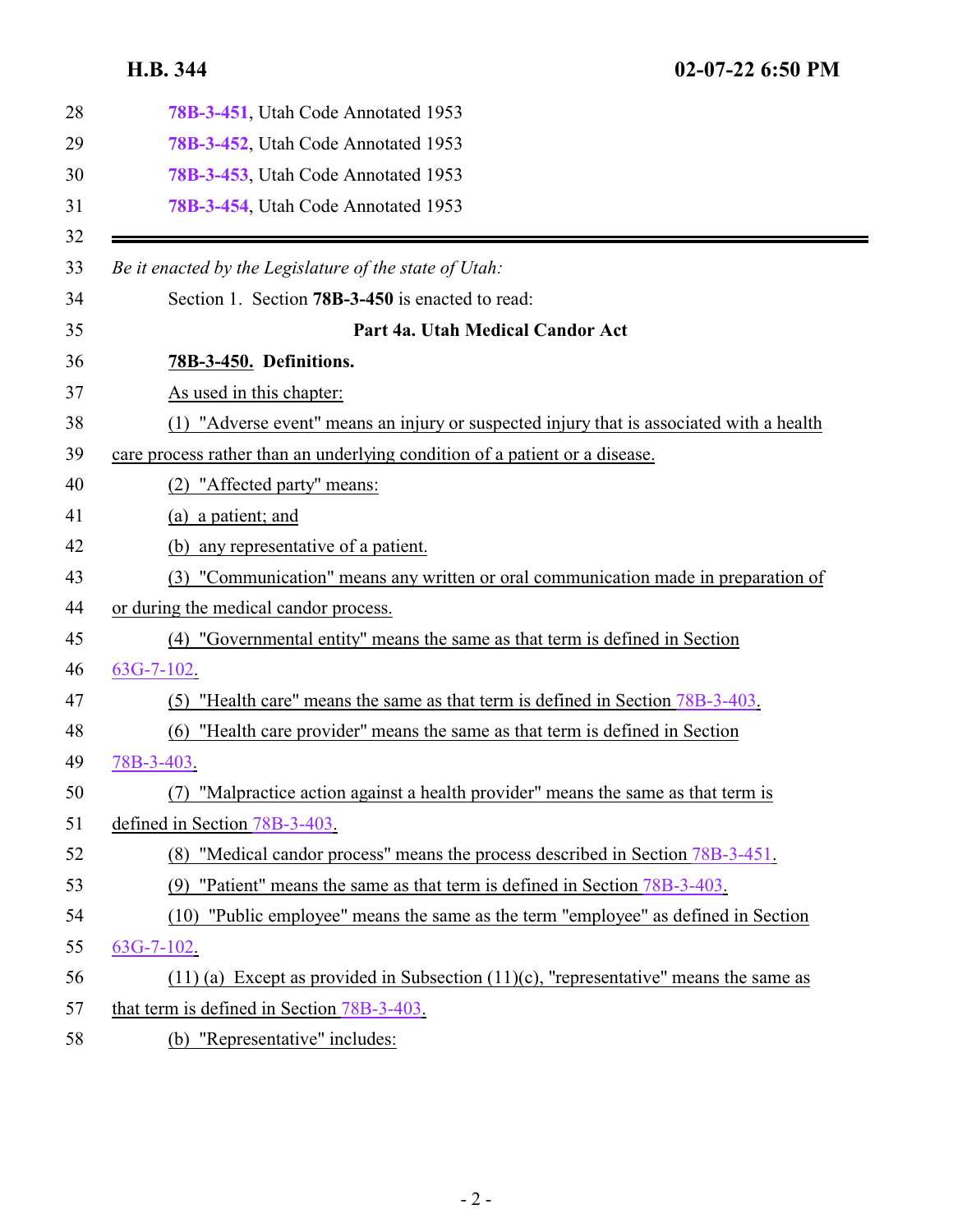### <span id="page-2-0"></span>**02-07-22 6:50 PM H.B. 344**

<span id="page-2-1"></span>

| 59 | (i) a parent of a child regardless of whether the parent is the custodial or noncustodial         |
|----|---------------------------------------------------------------------------------------------------|
| 60 | parent;                                                                                           |
| 61 | (ii) a legal guardian of a child;                                                                 |
| 62 | (iii) a person designated to make decisions on behalf of a patient under a power of               |
| 63 | attorney, an advanced health care directive, or a similar legal document; and                     |
| 64 | (iv) a default surrogate as defined in Section $75-2a-108$ .                                      |
| 65 | (c) "Representative" does not include a parent of a child if the parent's parental rights         |
| 66 | have been terminated by a court.                                                                  |
| 67 | $(12)$ "State" means the same as that term is defined in Section $63G-7-102$ .                    |
| 68 | Section 2. Section 78B-3-451 is enacted to read:                                                  |
| 69 | 78B-3-451. Medical candor process.                                                                |
| 70 | In accordance with this part, a health care provider may engage an affected party in a            |
| 71 | process where the health care provider and any other health care provider notified in             |
| 72 | Subsection $78B-3-452(1)(b)$ that chooses to participate in the process:                          |
| 73 | (1) conducts an investigation into an adverse event involving a patient and the health            |
| 74 | care provided to the patient;                                                                     |
| 75 | (2) communicates information to the affected party regarding information gathered                 |
| 76 | during an investigation described in Subsection (1);                                              |
| 77 | (3) communicates to the affected party the steps that the health care provider will take          |
| 78 | to prevent future occurrences of the adverse event; and                                           |
| 79 | (4) determines whether to make an offer of compensation to the affected party for the             |
| 80 | adverse event.                                                                                    |
| 81 | Section 3. Section 78B-3-452 is enacted to read:                                                  |
| 82 | 78B-3-452. Notice of medical candor process.                                                      |
| 83 | (1) If a health care provider wishes to engage an affected party in the medical candor            |
| 84 | process, the health care provider shall:                                                          |
| 85 | (a) provide a written notice described in Subsection (2) to the affected party within 365         |
| 86 | days after the day on which the health care provider knew of the adverse event involving the      |
| 87 | patient;                                                                                          |
| 88 | (b) provide a written notice, in timely manner, to any other health care provider                 |
| 89 | involved in the adverse event that invites the health care provider to participate in the medical |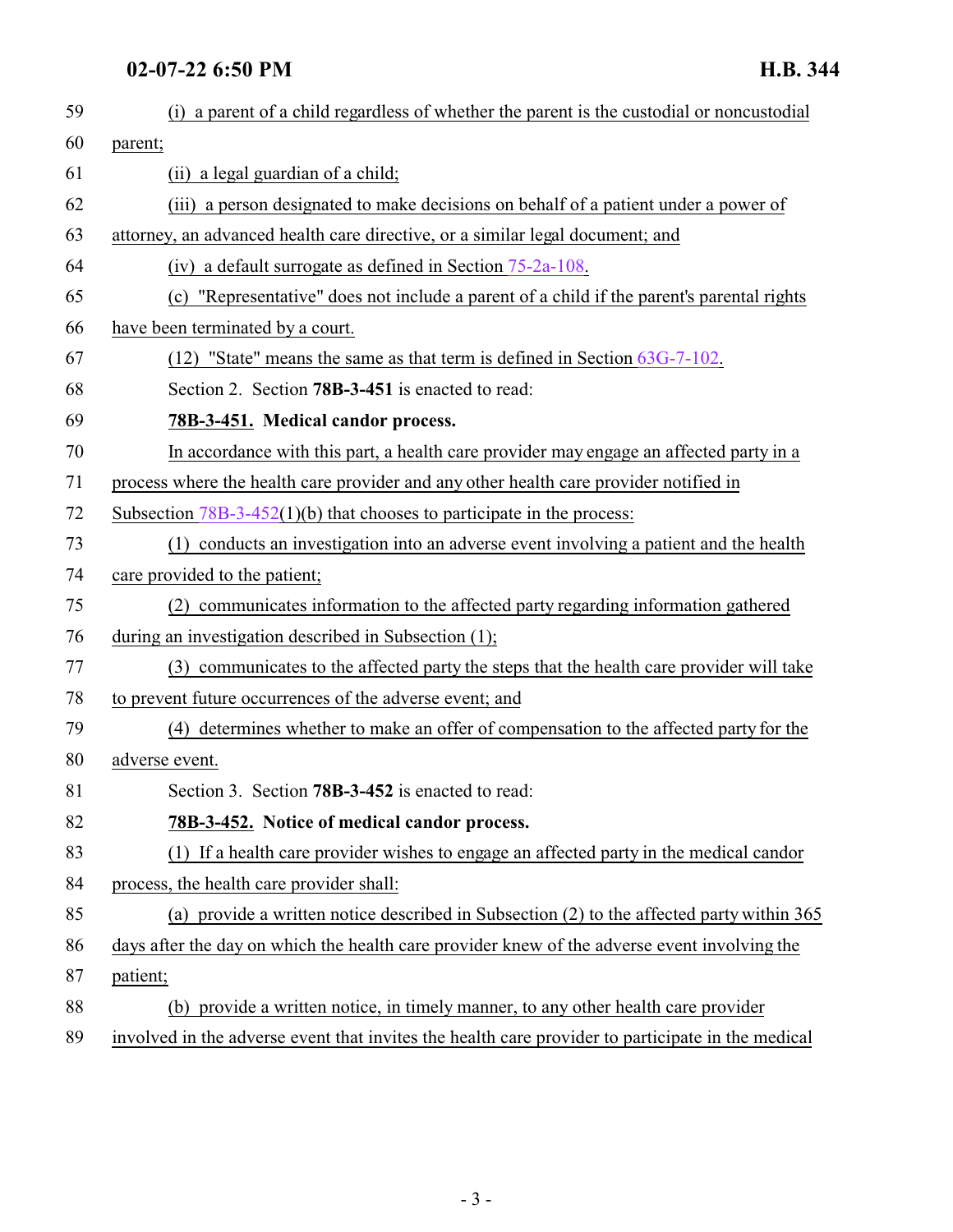| 90  | candor process; and                                                                               |
|-----|---------------------------------------------------------------------------------------------------|
| 91  | (c) inform, in a timely manner, any health care provider described in Subsection $(1)(b)$         |
| 92  | of an affected party's decision of whether to participate in the medical candor process.          |
| 93  | (2) A written notice under Subsection $(1)(a)$ shall:                                             |
| 94  | (a) include an explanation of:                                                                    |
| 95  | the patient's right to receive a copy of the patient's medical records related to the<br>(1)      |
| 96  | adverse event; and                                                                                |
| 97  | (ii) the patient's right to authorize the release of the patient's medical records related to     |
| 98  | the adverse event to any third party;                                                             |
| 99  | (b) include a statement regarding the affected party's right to seek legal counsel at the         |
| 100 | affected party's expense and to have legal counsel present throughout the medical candor          |
| 101 | process;                                                                                          |
| 102 | (c) notify the affected party that there are time limitations for a malpractice action            |
| 103 | against a health care provider and that the medical candor process does not alter or extend the   |
| 104 | time limitations for a malpractice action against a health care provider;                         |
| 105 | (d) if the health care provider is a public employee or a governmental entity, notify the         |
| 106 | affected party that participation in the medical candor process does not alter or extend the      |
| 107 | deadline for filing the notice of claim required under Section 63G-7-401;                         |
| 108 | (e) notify the affected party that, if the affected party chooses to participate in the           |
| 109 | medical candor process with a health care provider, any written or oral communication made in     |
| 110 | preparation for or during the medical candor process, including a written or oral                 |
| 111 | communication to participate in the medical candor process, is confidential, not discoverable,    |
| 112 | and inadmissible as evidence in a judicial, administrative, or arbitration proceeding arising out |
| 113 | of the adverse event; and                                                                         |
| 114 | (f) advise the affected party that the affected party, the health care provider, and any          |
| 115 | other person that participates in the medical candor process must agree, in writing, to the terms |
| 116 | and conditions of the medical candor process in order to participate in the medical candor        |
| 117 | process.                                                                                          |
| 118 | (3) If, after receiving a written notice, an affected party wishes to participate in the          |
| 119 | medical candor process, the affected party must agree, in writing, to the terms and conditions    |
| 120 | provided in the written notice described in Subsection (2).                                       |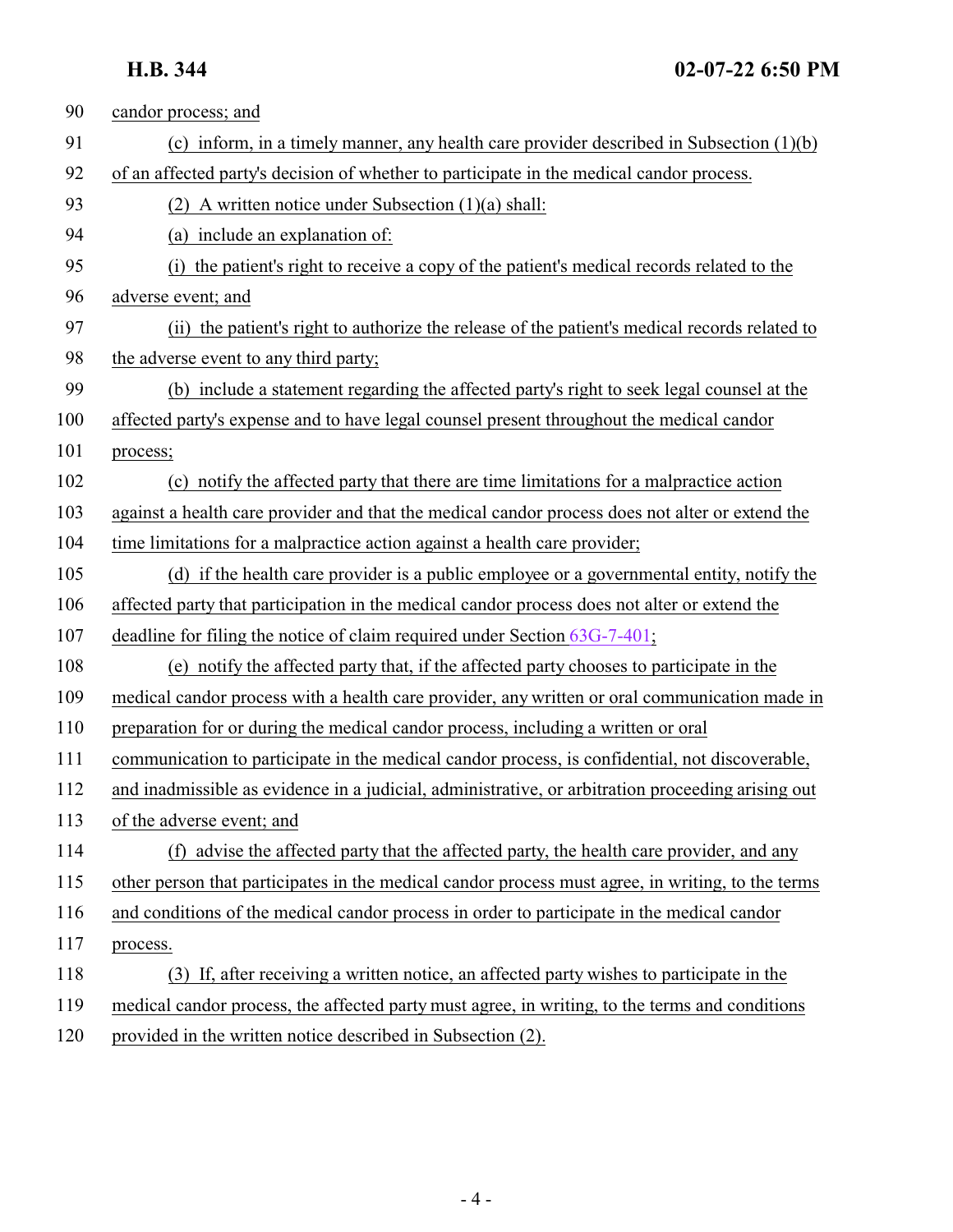## <span id="page-4-0"></span>**02-07-22 6:50 PM H.B. 344**

| 121 | (4) If an affected party agrees to participate in the medical candor process, the affected        |
|-----|---------------------------------------------------------------------------------------------------|
| 122 | party and the health care provider may include another person in the medical candor process if:   |
| 123 | (a) the person receives written notice in accordance with this section; and                       |
| 124 | (b) the person agrees, in writing, to the terms and conditions provided in the written            |
| 125 | notice described in Subsection (2).                                                               |
| 126 | Section 4. Section 78B-3-453 is enacted to read:                                                  |
| 127 | 78B-3-453. Nonparticipating health care providers -- Offer of compensation --                     |
| 128 | Payment.                                                                                          |
| 129 | (1) If any communications during the medical candor process involve a health care                 |
| 130 | provider that was notified under Subsection $78B-3-451(1)(b)$ but the health care provider is not |
| 131 | participating in the medical candor process, a participating health care provider:                |
| 132 | (a) may provide only information from the medical record to the affected party                    |
| 133 | regarding any health care provided by the nonparticipating health care provider;                  |
| 134 | (b) may not characterize, describe, or evaluate health care provided or not provided by           |
| 135 | the nonparticipating health care provider; and                                                    |
| 136 | (c) may not attribute fault, blame, or responsibility for the adverse event to the                |
| 137 | nonparticipating health care provider.                                                            |
| 138 | (2) (a) If a health care provider determines that no offer of compensation is warranted           |
| 139 | during the medical candor process, the health care provider may orally communicate that           |
| 140 | decision to the affected party.                                                                   |
| 141 | (b) If a health care provider determines that an offer of compensation is warranted               |
| 142 | during the medical candor process, the health care provider shall provide the affected party      |
| 143 | with a written offer of compensation.                                                             |
| 144 | (3) If a health care provider makes an offer of compensation to an affected party of the          |
| 145 | medical candor process and the affected party is not represented by legal counsel, the health     |
| 146 | care provider shall:                                                                              |
| 147 | (a) advise the affected party of the affected party's right to seek legal counsel, at the         |
| 148 | affected party's expense, regarding the offer of compensation; and                                |
| 149 | (b) notify the affected party that the affected party may be legally required to repay            |
| 150 | medical and other expenses that were paid by a third party, including private health insurance,   |
| 151 | Medicare, or Medicaid.                                                                            |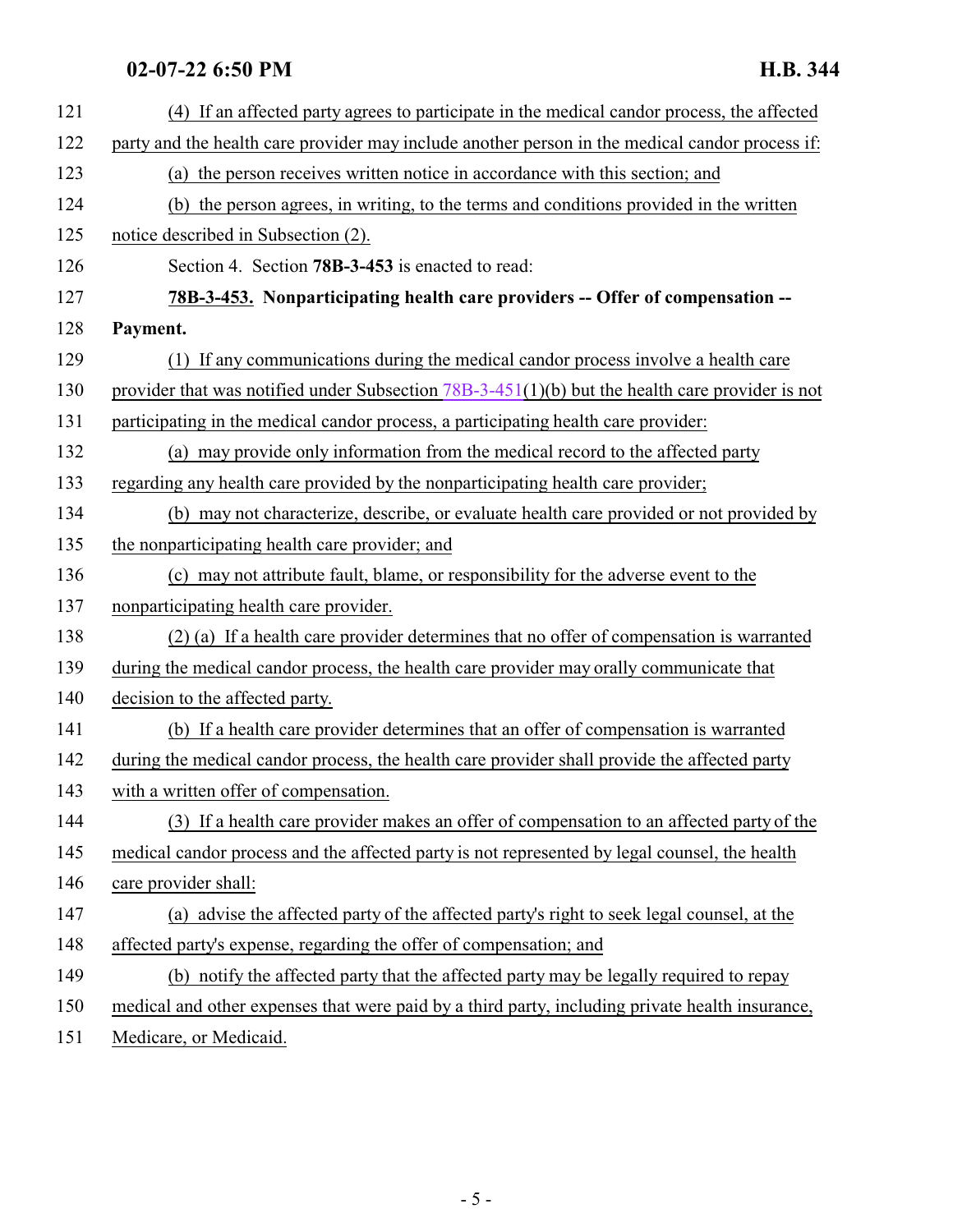<span id="page-5-0"></span>

| 152 | (4) (a) All parties to an offer of compensation shall negotiate the form of the relevant        |
|-----|-------------------------------------------------------------------------------------------------|
| 153 | documents.                                                                                      |
| 154 | (b) As a condition of an offer of compensation under this section, a health care                |
| 155 | provider may require an affected party to:                                                      |
| 156 | (i) execute any document that is necessary to carry out an agreement between the                |
| 157 | parties regarding the offer of compensation; and                                                |
| 158 | (ii) if court approval is required for compensation to a minor, obtain court approval for       |
| 159 | the offer of compensation.                                                                      |
| 160 | (5) If an affected party accepts and receives an offer of compensation as part of the           |
| 161 | medical candor process and the affected party did not previously present a written claim or     |
| 162 | demand for payment, the payment of compensation to the affected party is not a payment          |
| 163 | resulting from:                                                                                 |
| 164 | (a) a written claim or demand for payment; or                                                   |
| 165 | (b) a professional liability claim or a settlement for purposes of Sections $58-67-302$ ,       |
| 166 | 58-67-302.7, 58-68-302, and 58-71-302.                                                          |
| 167 | Section 5. Section 78B-3-454 is enacted to read:                                                |
| 168 | 78B-3-454. Confidentiality and effect of medical candor process -- Recording of                 |
| 169 | medical candor process -- Exception for deidentified information or data.                       |
| 170 | (1) All communications, materials, and information in any form created or provided in           |
| 171 | preparation of or during a medical candor process, including the findings or conclusions of the |
| 172 | investigation and any offer of compensation, are confidential and privileged in any             |
| 173 | administrative, judicial, or arbitration proceeding.                                            |
| 174 | (2) A communication or offer of compensation made in preparation for or during the              |
| 175 | medical candor process does not constitute an admission of liability.                           |
| 176 | (3) Nothing in this part alters or limits the confidential, privileged, or protected nature     |
| 177 | of communications, information, memoranda, work product, documents, and other materials         |
| 178 | under other provisions of law.                                                                  |
| 179 | (4) (a) Notwithstanding Section $77-23a-4$ , a party to a medical candor process may not        |
| 180 | record any communication without the mutual consent of all parties to the medical candor        |
| 181 | process.                                                                                        |
| 182 | (b) A recording made without mutual consent of all parties to the medical candor                |